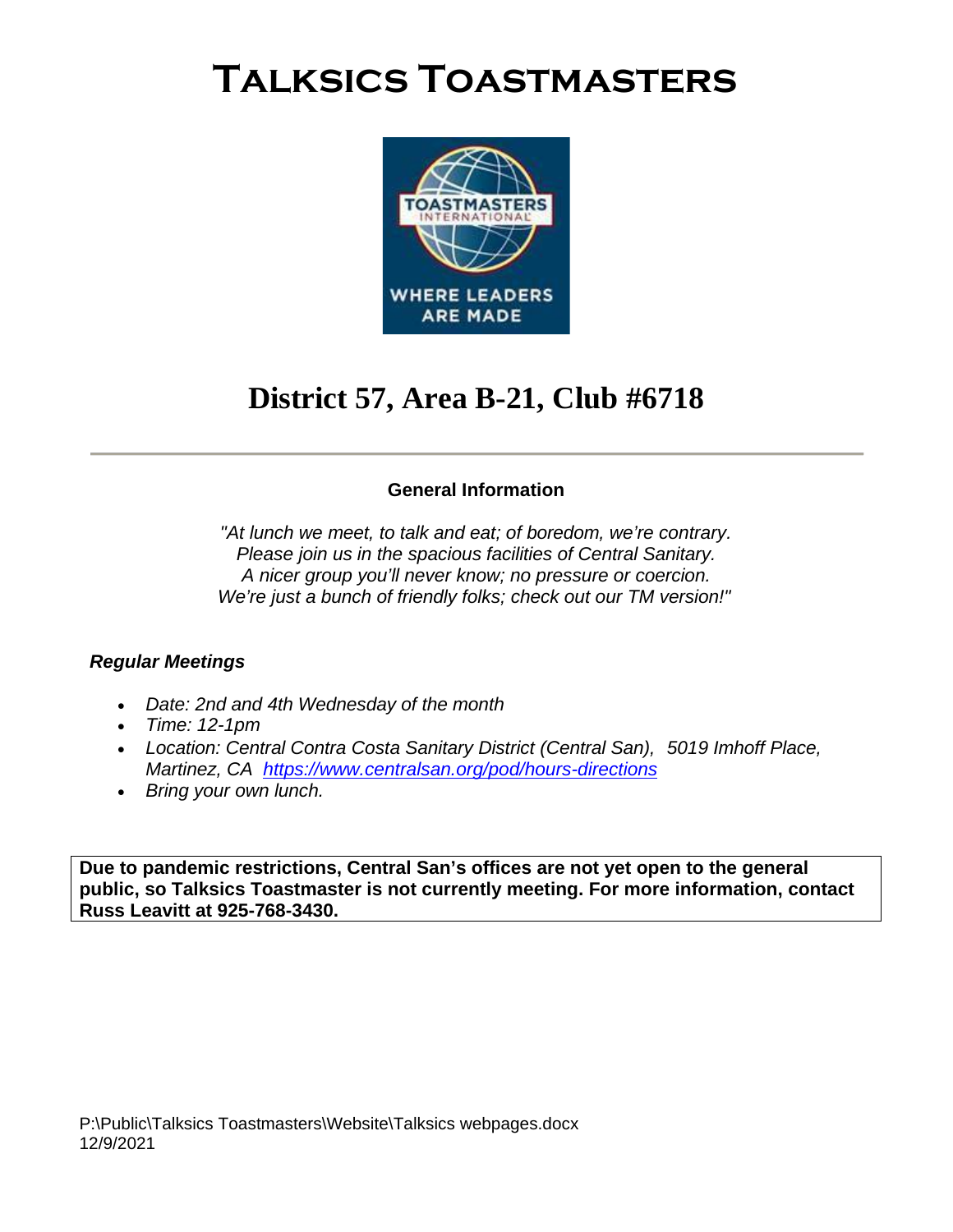### **Talksics Toastmasters Officers**

#### 2021-2022

President – Heather Ramamurthy [hramamurthy@centralsan.org](mailto:hramamurthy@centralsan.org)

Vice President Education - Russ Leavitt, ACS, CL [rleavitt@centralsan.org](mailto:rleavitt@centralsan.org)

Vice President Membership - Russ Leavitt, ACS, CL [rleavitt@centralsan.org](mailto:rleavitt@centralsan.org)

Vice President Public Relations – Russ Leavitt, ACS, CL [rleavitt@centralsan.org](mailto:rleavitt@centralsan.org)

Treasurer - Russ Leavitt, ACS, CL [rleavitt@centralsan.org](mailto:rleavitt@centralsan.org)

Secretary – Amanda Cauble [acauble@centralsan.org](mailto:acauble@centralsan.org)

Sergeant-at-Arms - Khae Bohan [kbohan@centralsan.org](mailto:kbohan@centralsan.org)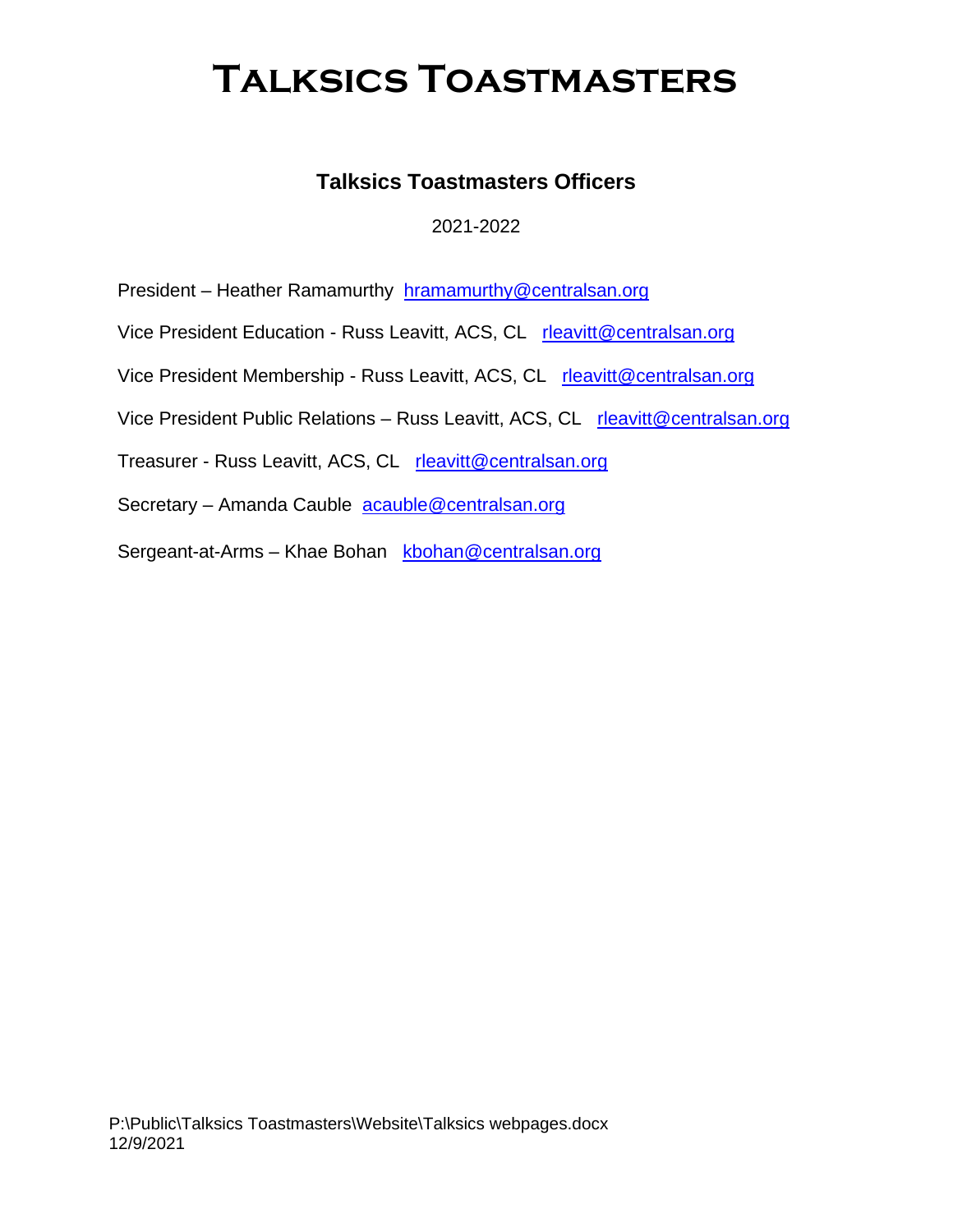### **Regular Meeting Agenda**

#### **12:05 OPENING**

- Call to Order (Sergeant-at-Arms)
- Pledge of Allegiance
- Business Items (President)
- Introduce Guests
- Introduce Toastmaster

#### **12:10 MAIN PROGRAM**

- Opening Remarks (Toastmaster)
- Review Meeting Roles
	- o Timer
	- o Grammarian/Ahh-Counter, Present "Word for the Day"
- Introduce Speaker
	- 1. Speaker No. 1
	- 2. Speaker No. 2
	- 3. Speaker No. 3
- Call for Times (Toastmaster)

#### **12:32 TABLE TOPICS**

- Explain/Introduce Table Topics Master (Toastmaster)
- Provide Impromptu Topic(s) (Table Topics Master)
- Audience Participation
- Call for Times
- Return Meeting to Toastmaster

#### **12:42 EVALUATION**

- Explain/Introduce General Evaluator (Toastmaster)
- Opening Remarks (General Evaluator)
	- o Evaluator No. 1
	- o Evaluator No. 2
	- o Evaluator No. 3
- Call for Times
- Return Meeting to Toastmaster

#### **12:55 CLOSING**

- Announcements/Next Meeting (Toastmaster)
	- o Next meeting: (date)
	- o Review assignments for next meeting
- Call for "Ah" Count
- Adjourn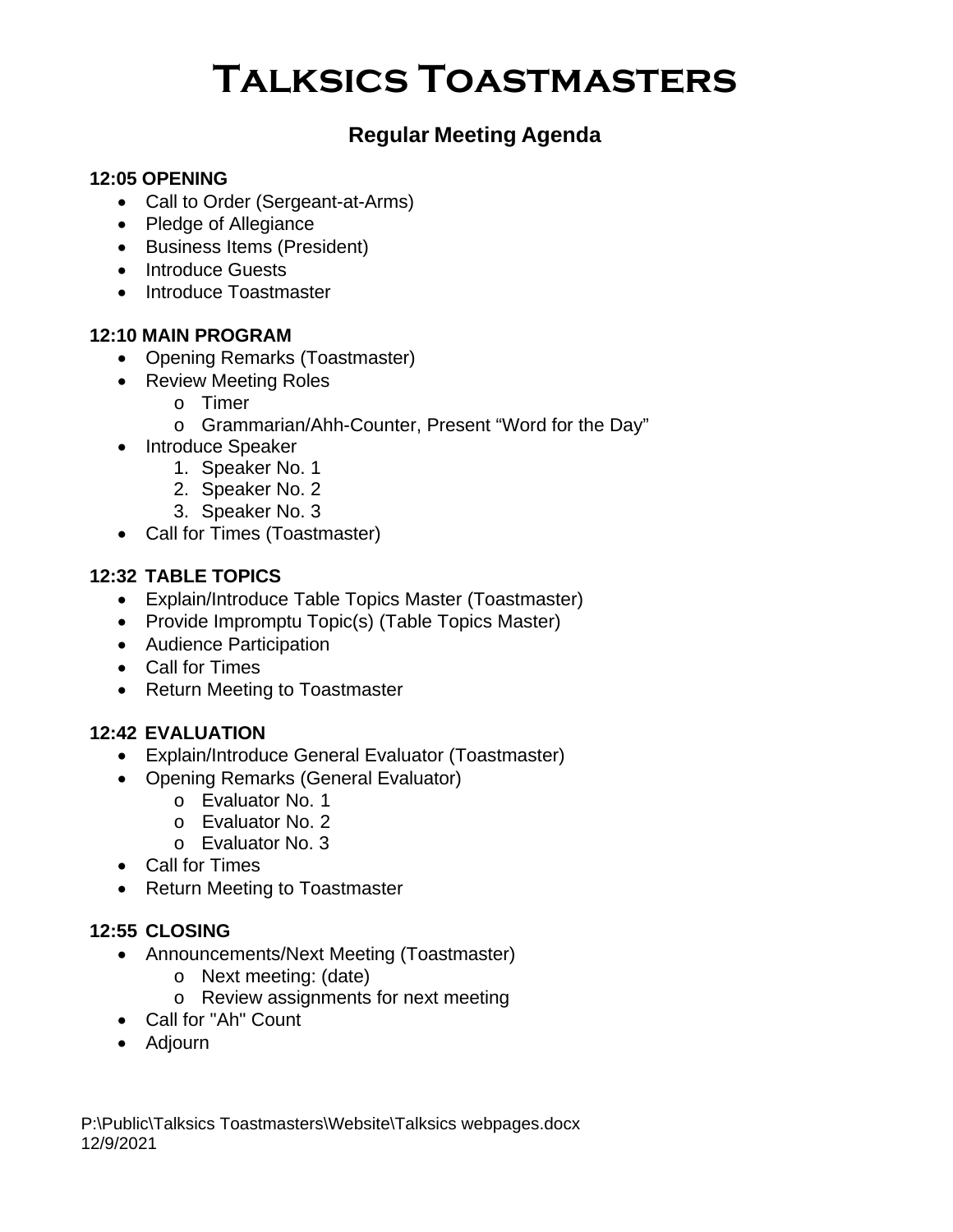#### **The Mission of Toastmasters International**

**Toastmasters International** is the leading movement devoted to making effective oral communication a worldwide reality.

Through its member Clubs, **Toastmasters International** helps men and women learn the arts of speaking, listening and thinking – vital skills that promote self-actualization, enhance leadership, foster human understanding, and contribute to the betterment of mankind.

It is basic to this mission that **Toastmasters International** continually expand its worldwide network of Clubs, thereby offering ever-greater numbers of people the opportunity to benefit from its programs.

#### **The Mission of the Talksics Toastmasters Club**

The mission of Talksics Toastmasters is to provide a supportive and positive learning environment so that every member has the opportunity to develop communication and leadership skills.

To learn more about Toastmasters International, go to [www.toastmasters.org.](http://www.toastmasters.org/) To learn more about Toastmasters District 57, go to [www.d57tm.org](http://www.d57tm.org/).